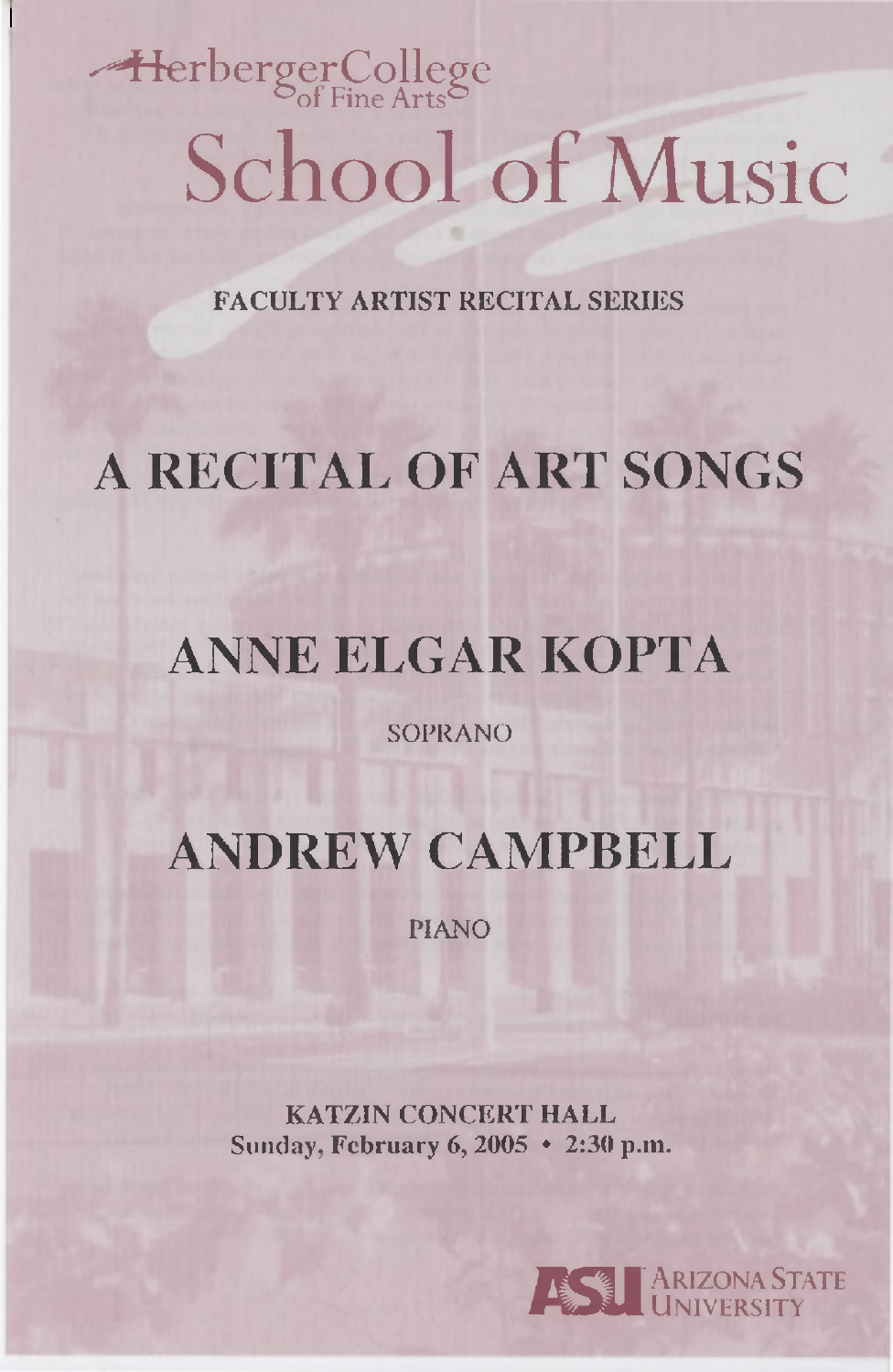**Anne Elgar Kopta, soprano and Associate Professor of Music in Voice, comes to the PROGRAM** Arizona State University School of Music with a distinguished record of performing and teaching that spans the world of Broadway and opera, and that of teaching at major universities and at summer music schools both here and abroad.

As a principal artist singing under the stage name of Anne Elgar, she regularly appeared in leading roles with the New York City Opera and the opera companies of San Francisco, San Diego, Houston, Philadelphia, Cincinnati, Cleveland and Wichita.

Her credits include Violetta in *La Traviata,* Gilda in *Rigoletto,* Mimi in *La Boheme,* Sophie in *Der Rosenkavalier,* Susanna in *The Marriage of Figaro,* Blonde in *The Abduction front the Seraglio,* Pamina in *The Magic Flute,* Rosina in *Barber of Seville,* Baby Doe in *The Ballad of Baby Doe,* Abigail in *The Crucible,* and Sister Blanche in *Dialogues of the Carmelites,* among many others. She created the role of Margaret in the world premier of *Lizzie Borden* by Jack Beeson, a work commissioned by the New York City Opera. The original cast album released on Desto Records has recently been reissued on CDs by Composers Recordings, Inc./CRI. Miss Anne Elgar has also recorded opera by Rossini and Meyerbeer on the Vanguard (reissued on CDs) and the HRE labels.

As a soloist, she appeared frequently with orchestras such as the Boston Symphony conducted by Eric Leinsdorf, *with* whom she sang Mahler's *Symphony No. 4* and the world premier of Roger Sessions' *Psalm 140 in the* orchestral setting commissioned by Maestro Leinsdorf. Other major orchestras that engaged her include the Philadelphia Orchestra, the Chicago Symphony, the Buffalo Philharmonic, the Pittsburgh Symphony and the San Antonio Symphony. Miss Kopta's international appearances include performing with the Montreal Symphony, the Orchestra of Mexico City, the National Theater of Croatia and the Orchestra of The Hague, Holland.

Under the sponsorship of Columbia Artists' Community Concerts Series, she was *a* popular recitalist. There were also many guest appearances at Tanglewood, Chautauqua, Caramoor, Newport, Saratoga and other summer music festivals.

At the beginning of her career, she won the Metropolitan Opera Guild Scholarship and sang with the Metropolitan Opera Studio in New York and on national tours. Prior to her operatic career, she was in the original Broadway cast of *The Sound of Music.*

In the academic setting, Professor Kopta, a native of Kansas, brings her knowledge of vocal technique and her performing experience to her studio teaching.

For more than 15 years, she has taught at major universities during the academic year and devoted the other months to summer music schools in Austria, Italy, Israel, Pennsylvania and North Carolina. She is a regular faculty member of the American Institute of Musical Studies which is celebrating its 30th year in Graz, Austria.

Professor Kopta's master classes at Mexico's National Conservatory of Music have become an annual event, and she is preparing similar programs of master class teaching combined with recital performances both here and abroad.

**Amor mi fa cantare** Stefano Donaudy **Come l'allodoletta** (1879-1925) **No, non me guardate Madonna Renzuola**

**Gruss** Edvard Grieg **Im Kahne** (1843-1907) **Lauf der Welt Ein Traum**

Francis Poulenc (1899-1963)

*Pause*

#### **La courte paille**

- Le sommeil  $\mathbf{L}$
- II. Quelle aventure!
- III. La reine de coeur
- IV. Ba, Be, Bi, Bo, Bu
- $V_{-}$ Les anges musiciens
- Le carafon VI.
- VII. Lune d'Avril

### A Letter From Sullivan Ballou music by John Kander

(b. 1927)

#### \* \* \* \* \* \* \* \* \* \* \* \* \* \*

In respect for the performers and those audience members around you, please turn all beepers, cell phones, watches to their silent mode. Thank you.